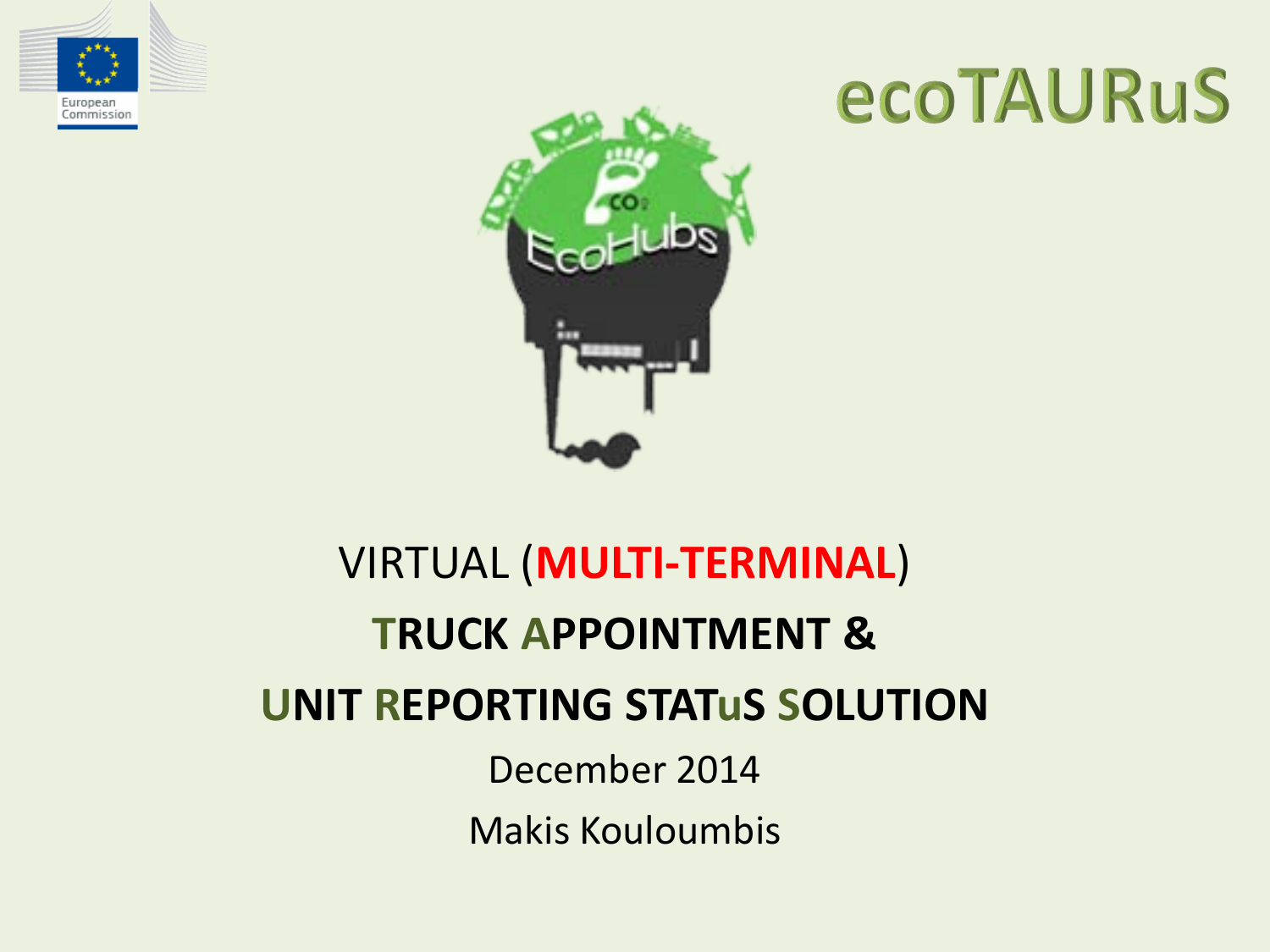# **Terminal Business Drivers**

#### **Optimize Operations**

- Improved awareness of expected truck visits and plan (load-balance) own resources
- Minimize truck queuing and required space for relocating traffic from public road network
- Minimize/speed-up Trip Arrangement Administrative effort (reducing cut-off time)
- Improve direct loading ratio with an accurate/proactive appointment system

#### **Customer Experience**

- Expand Unit Visibility beyond terminal yard operations (also via a simple User friendly Interface, available for companies with no IT infrastructure)
- Reduced waiting times, better turn-around and increased Truck Load Factor
- Enhance Terminal Operations visibility

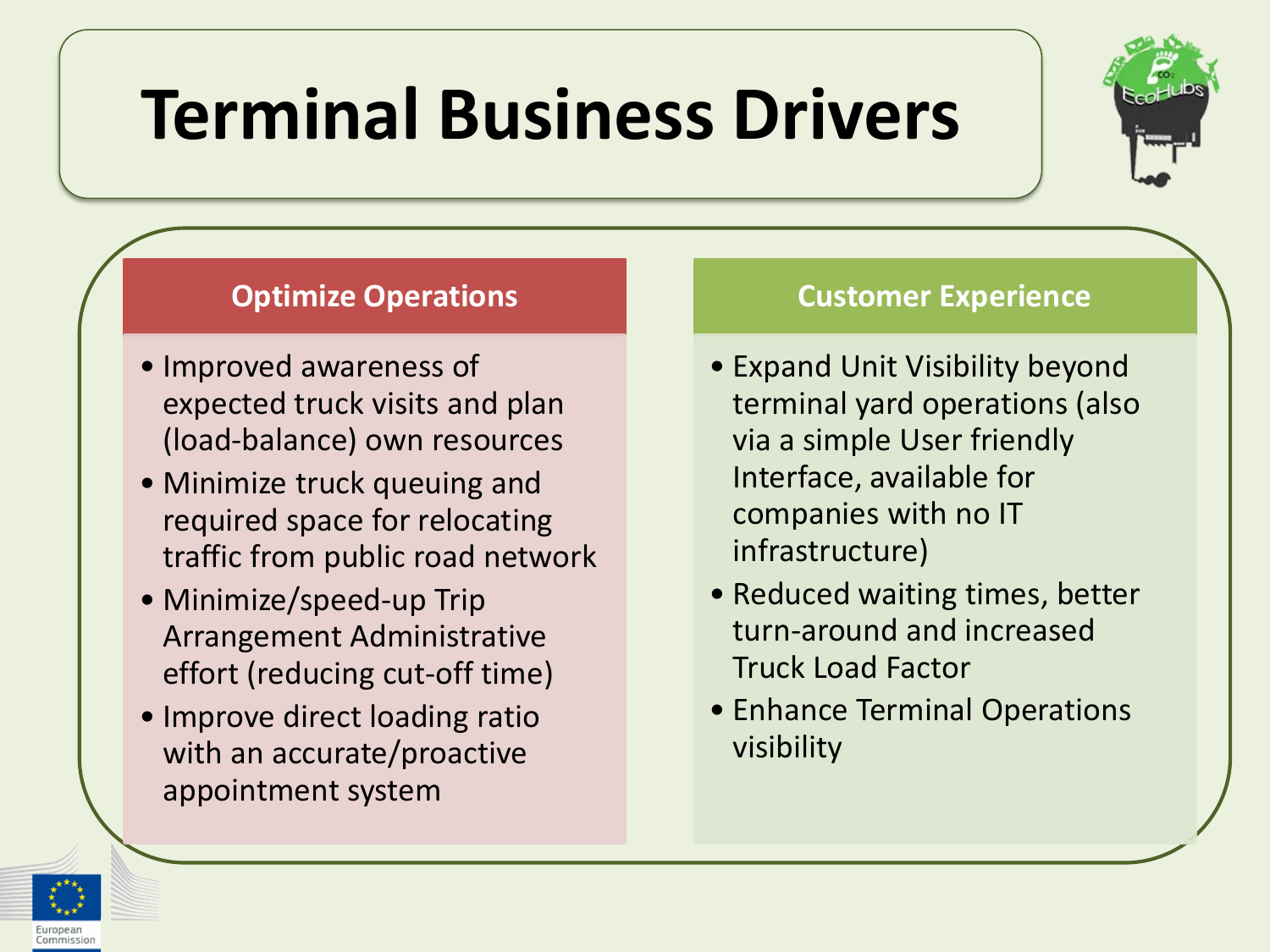# **Trucking Business Drivers**



#### **Optimize Operations**

- Minimize Trip Arrangement Management Cost through easy integration with multiple TOS systems
- Reduced waiting times, better turn-around and increased Truck Load Factor
- Minimize cost/effort for Unit Status Collection through Trucker's unified mobile interface

#### Improved Control and Customer **Service**

- Enhanced Unit Status Awareness
- Enhanced Terminal Operations visibility

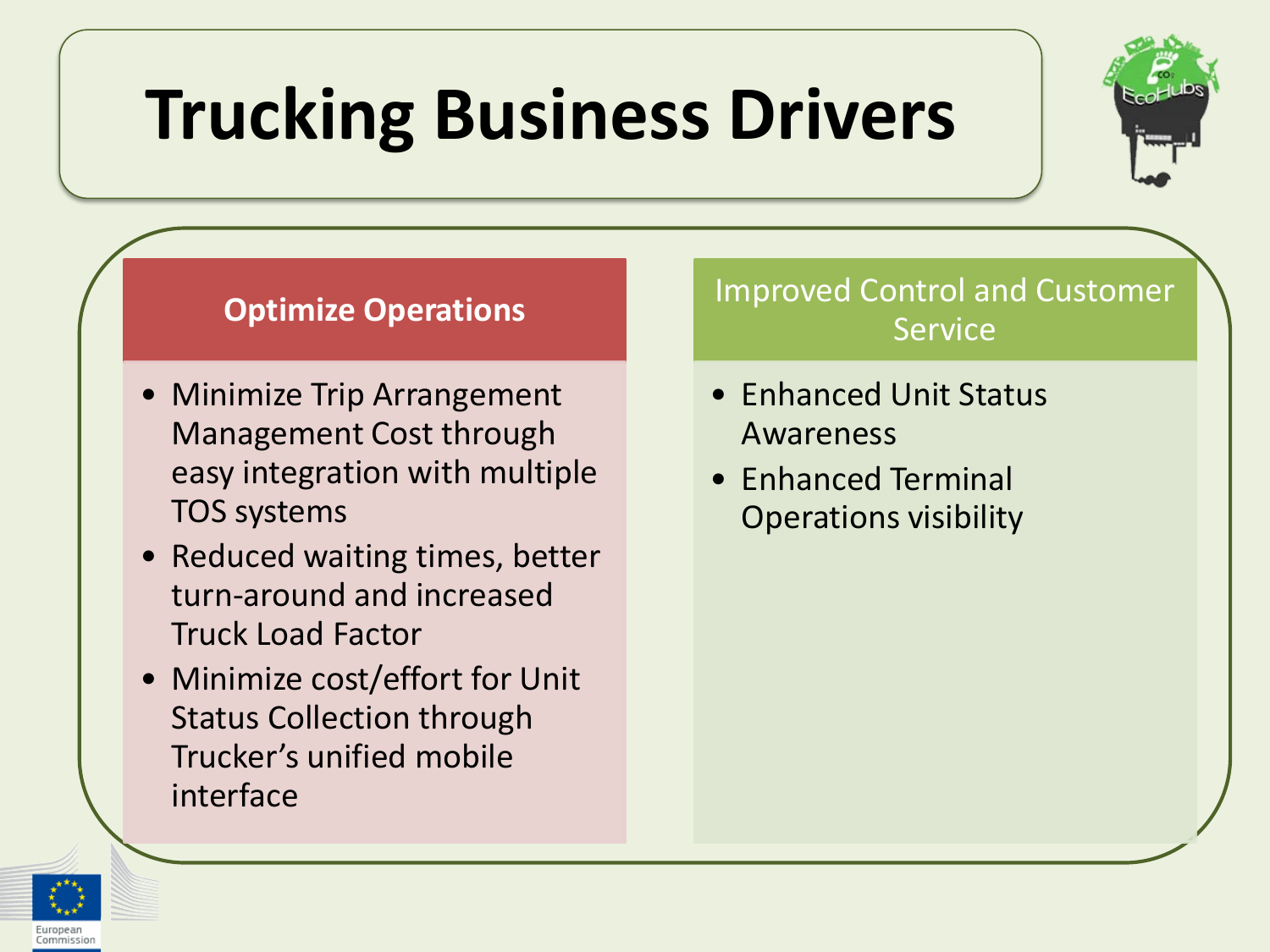

European

Commission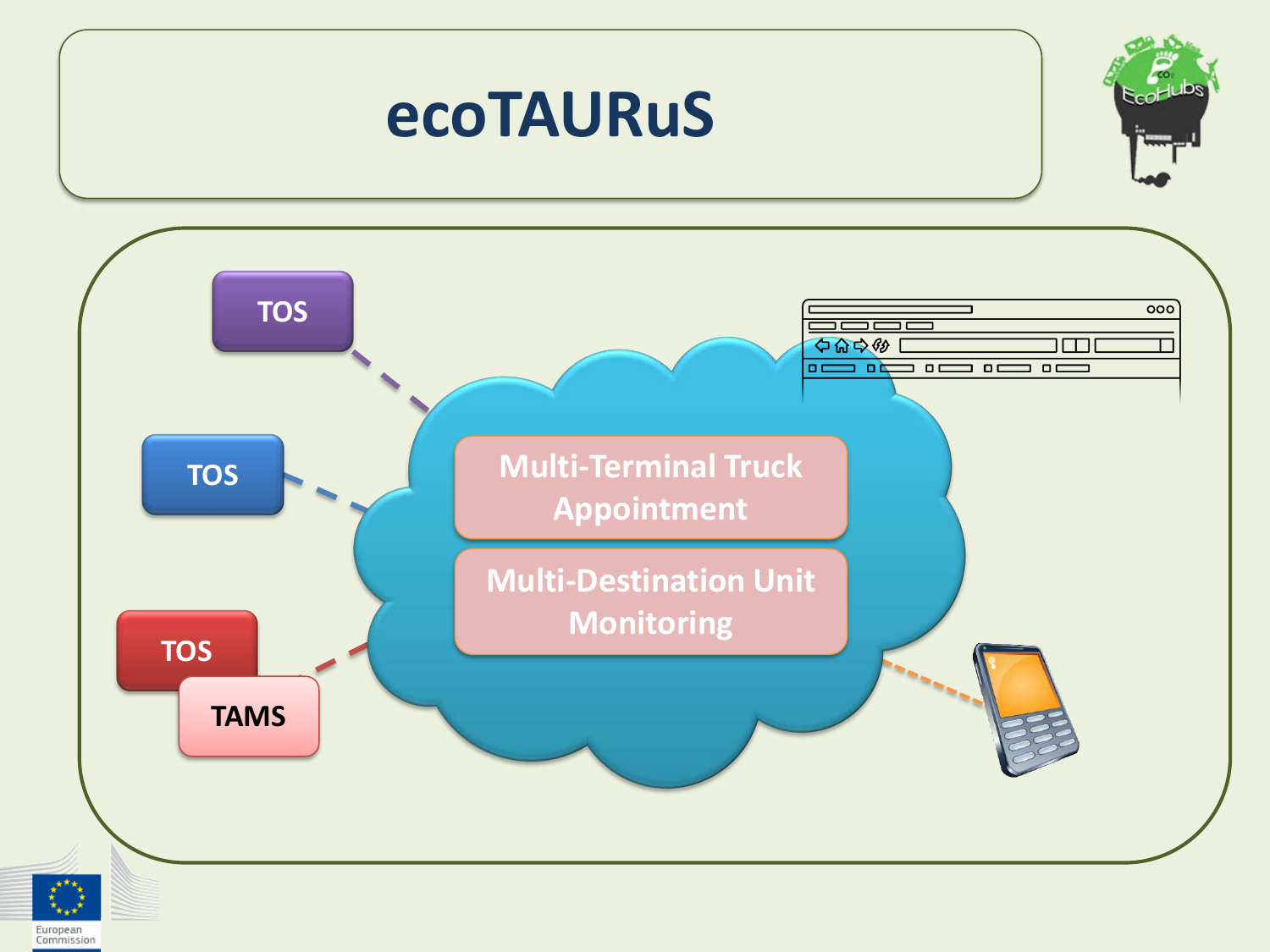

Europear Commissio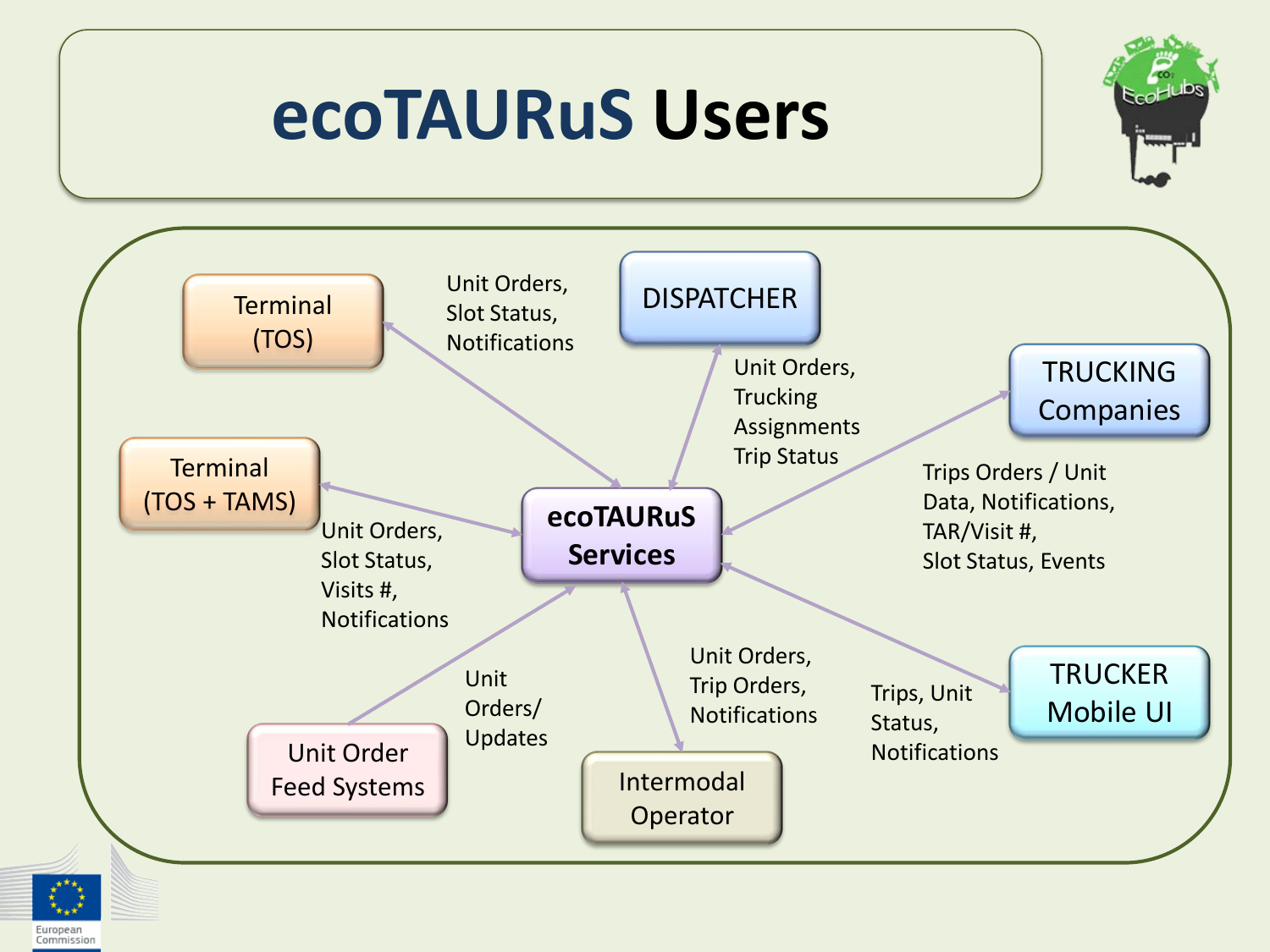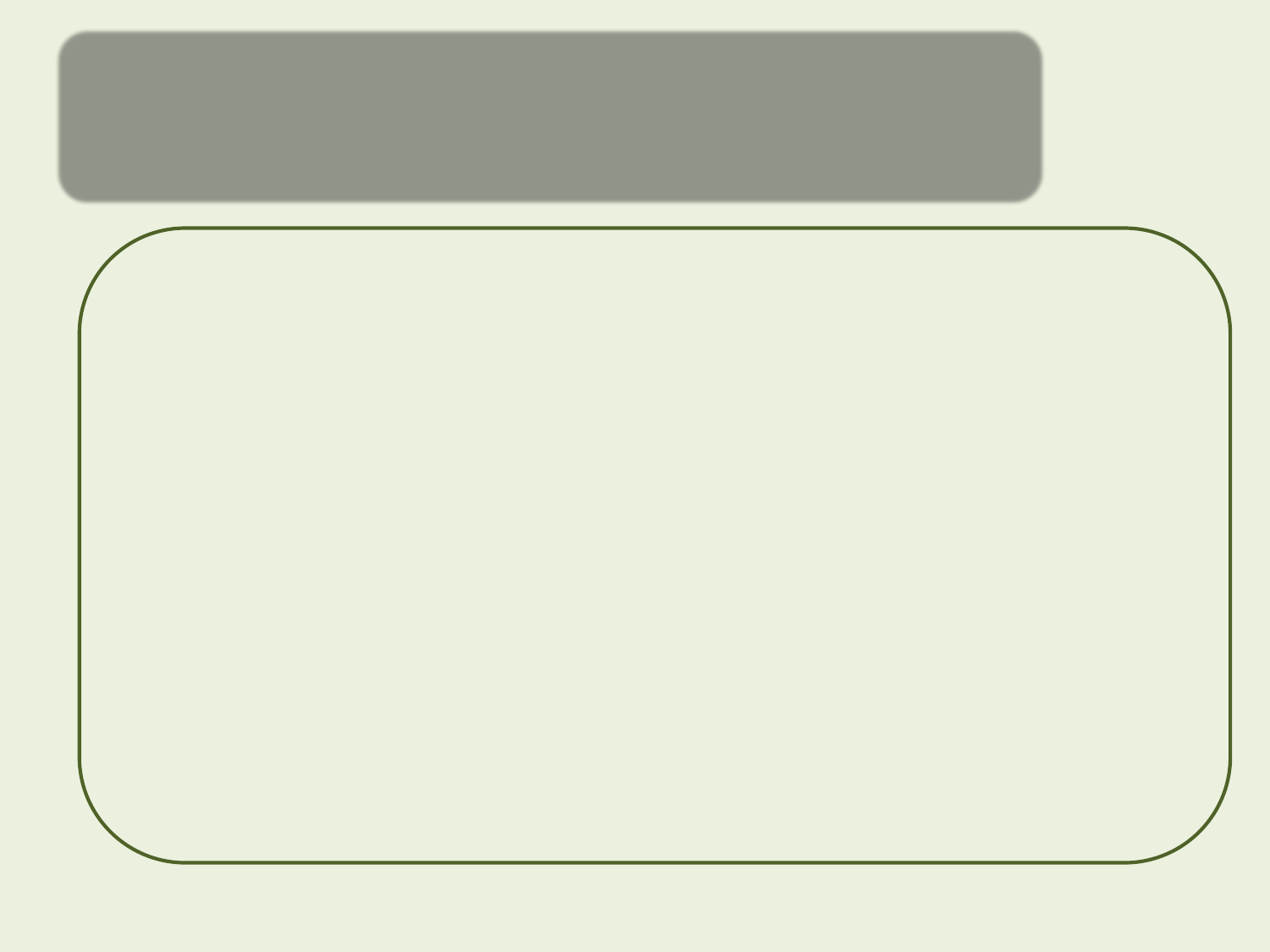### **ecoTAURuS Architecture**



European Commission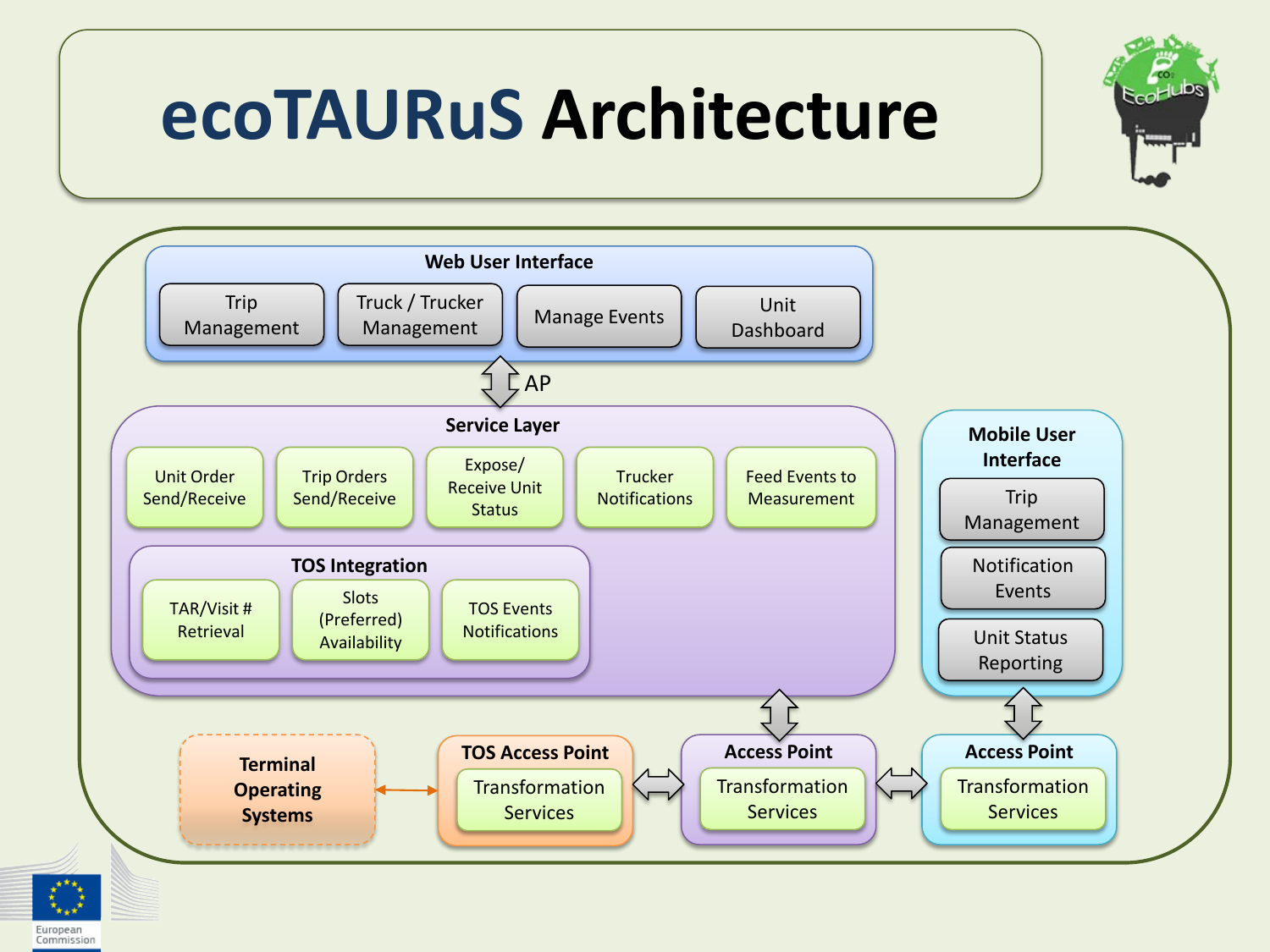# *Business Scenario 11*



The 'last mile' orders are given by Customer Boortmalt to ATO transport dispatcher:

- Order 1: After stuffing the containers with grain for order "SOB 5110" at Boortmalt next to **ATO**, drop of the full containers at **K1742**. As 8 units are stuffed, this gives an 'last mile' order to pickup 8 x full 20 feet DRY units at ATO to drop off at K1742
- Order 2: BML needs to load 100.000 KG of lot wheat and needs therefore clean empty containers. As 20 TON per 20 feet container is an average this gives an order to pickup 5 x empty 20 feet DRY. The containers/units will be pickup up at K1742.





Commission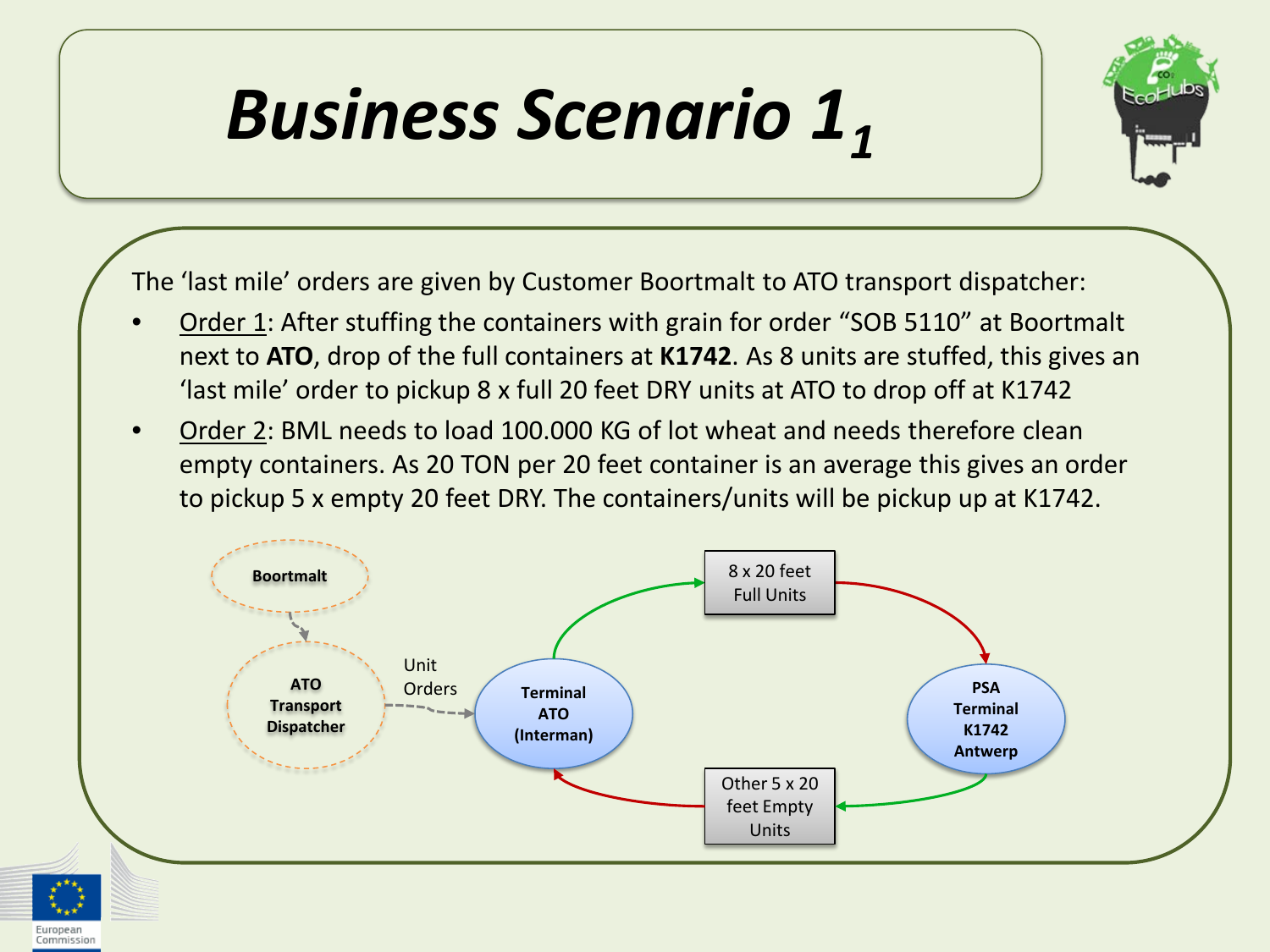

### User Interface – Demonstration

|                                                                       |                     |                                   |             |                     |            |                                                            |                                | Virtual Terminal My Dashboard First Container III Unit Orders - A Trip Orders - |                 |                             |            |                                |                                                   |  |
|-----------------------------------------------------------------------|---------------------|-----------------------------------|-------------|---------------------|------------|------------------------------------------------------------|--------------------------------|---------------------------------------------------------------------------------|-----------------|-----------------------------|------------|--------------------------------|---------------------------------------------------|--|
|                                                                       |                     |                                   |             |                     |            | Forms / Top Cinters / Enthalting Orders / Holt this Critic |                                |                                                                                 |                 |                             |            |                                |                                                   |  |
|                                                                       |                     | <b>Unit Order Information</b>     |             |                     |            |                                                            | <b>Transportation Details</b>  |                                                                                 |                 | Edit Trip Order             |            |                                |                                                   |  |
|                                                                       | Unit Length:        | $12 -$                            |             | Order Number:       | ROKFISOBIS |                                                            | Truck Company:                 | unted holes                                                                     | Select          |                             |            |                                |                                                   |  |
|                                                                       | Unit Height         | 12                                |             | Main DOS Reference: | ATH7050425 |                                                            | Criver.                        | <b>Pauco Pestopostos</b>                                                        |                 |                             |            |                                |                                                   |  |
|                                                                       | Unt Weght           | 12                                |             | DOS Reference:      | ÷          |                                                            | Truck                          | <b>BCA 5396</b>                                                                 |                 |                             | Trailer:   | NOK 7656                       | $\frac{\partial \mathbf{r}}{\partial \mathbf{r}}$ |  |
|                                                                       | ISO Code            | General Purpose                   |             | Expected Date:      | 2012014    |                                                            |                                |                                                                                 |                 |                             |            |                                |                                                   |  |
|                                                                       |                     |                                   |             |                     |            |                                                            | Trip Order Blages              |                                                                                 |                 |                             |            |                                |                                                   |  |
|                                                                       | Renarks:            |                                   |             |                     |            |                                                            |                                |                                                                                 |                 |                             |            |                                |                                                   |  |
| united-hellas                                                         |                     |                                   |             |                     |            |                                                            |                                |                                                                                 |                 | Available Appointment Times |            | simultant sincertified         | <b>Dack</b><br><b>Erger</b>                       |  |
| <b>Trip Orders</b>                                                    |                     |                                   |             | Trucks              |            |                                                            |                                |                                                                                 |                 | <b>From:</b><br>12.00.00 AM | 2,00,00 AM | Availability<br><b>DO D 16</b> | Dat Appointment                                   |  |
| HH<br>M<br>H<br>H.<br>$\blacksquare$                                  | Total Records: 3    | Records: 1 to 3                   |             | $H = H$             | H          | Total Records: 2<br>HH                                     | Records: 1 to 2                |                                                                                 |                 | 200,00 AM                   | 4:30:00.00 |                                | let Appointment                                   |  |
| <b>Start Location</b>                                                 | <b>End Location</b> | <b>Completed</b><br><b>Stages</b> |             |                     |            | <b>Truck Numberplate</b>                                   |                                |                                                                                 |                 |                             |            |                                |                                                   |  |
| ADPO nv - kaai 1111-1131 ADPO nv - kaai 1111-1131                     |                     | $0$ of 1                          | Edit<br>Map |                     |            |                                                            |                                |                                                                                 |                 |                             |            |                                |                                                   |  |
| ADPO nv - kaai 1111-1131 ADPO nv - kaai 1111-1131                     |                     | 0 of 2                            | Edit<br>Ma  |                     |            |                                                            |                                |                                                                                 | Find Container* |                             |            |                                |                                                   |  |
| Antwerp Euroterminal nv - Antwerp Euroterminal nv -<br>kaai 1331-1349 | kaai 1331-1349      | $0$ of 1                          | Edit<br>Ma  |                     |            |                                                            | <b>Insert Container Number</b> |                                                                                 |                 |                             |            |                                |                                                   |  |

#### Location of My Trucks



#### **Container Information**





Commission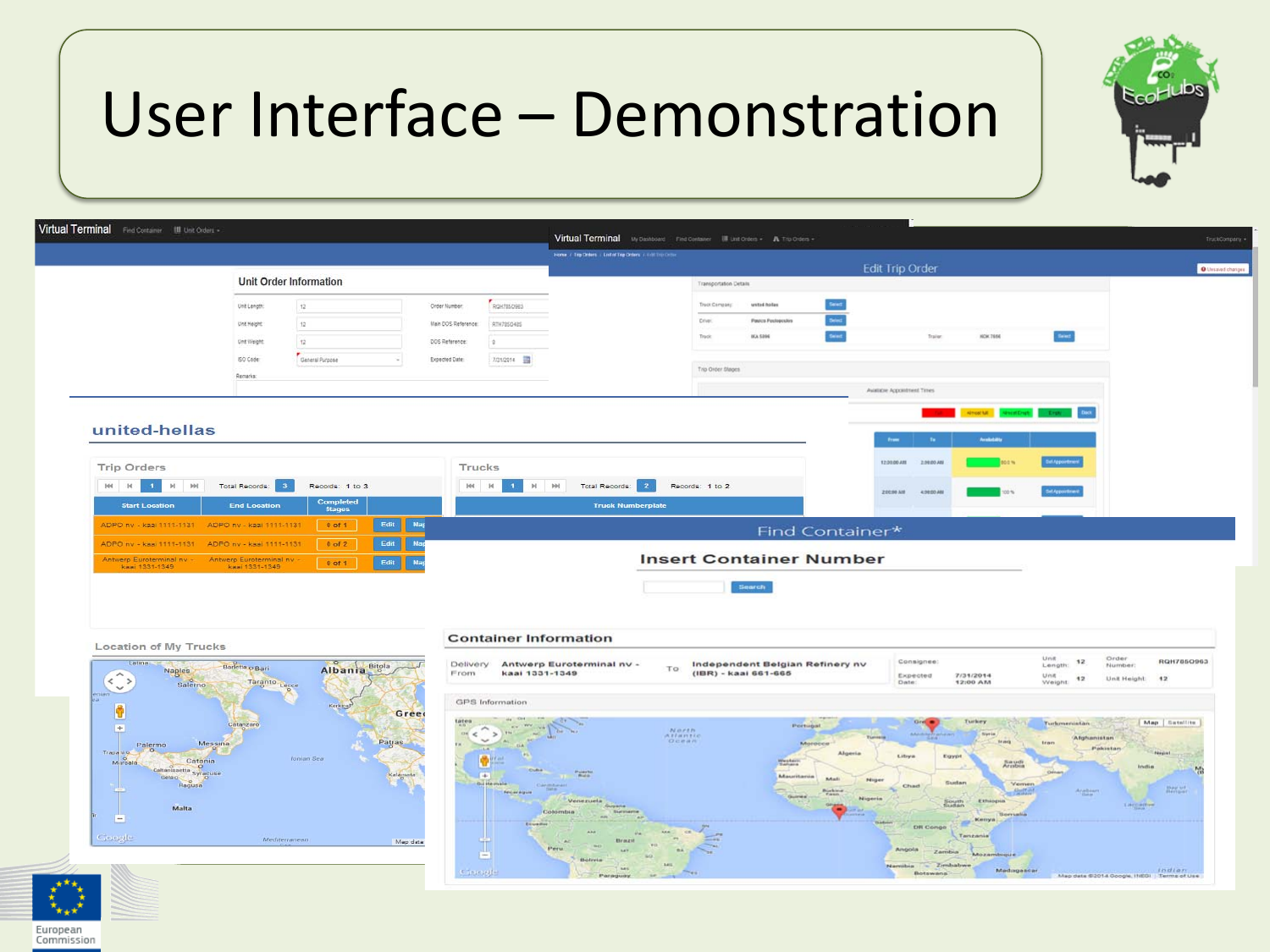### Mobile App Demonstration



European Commission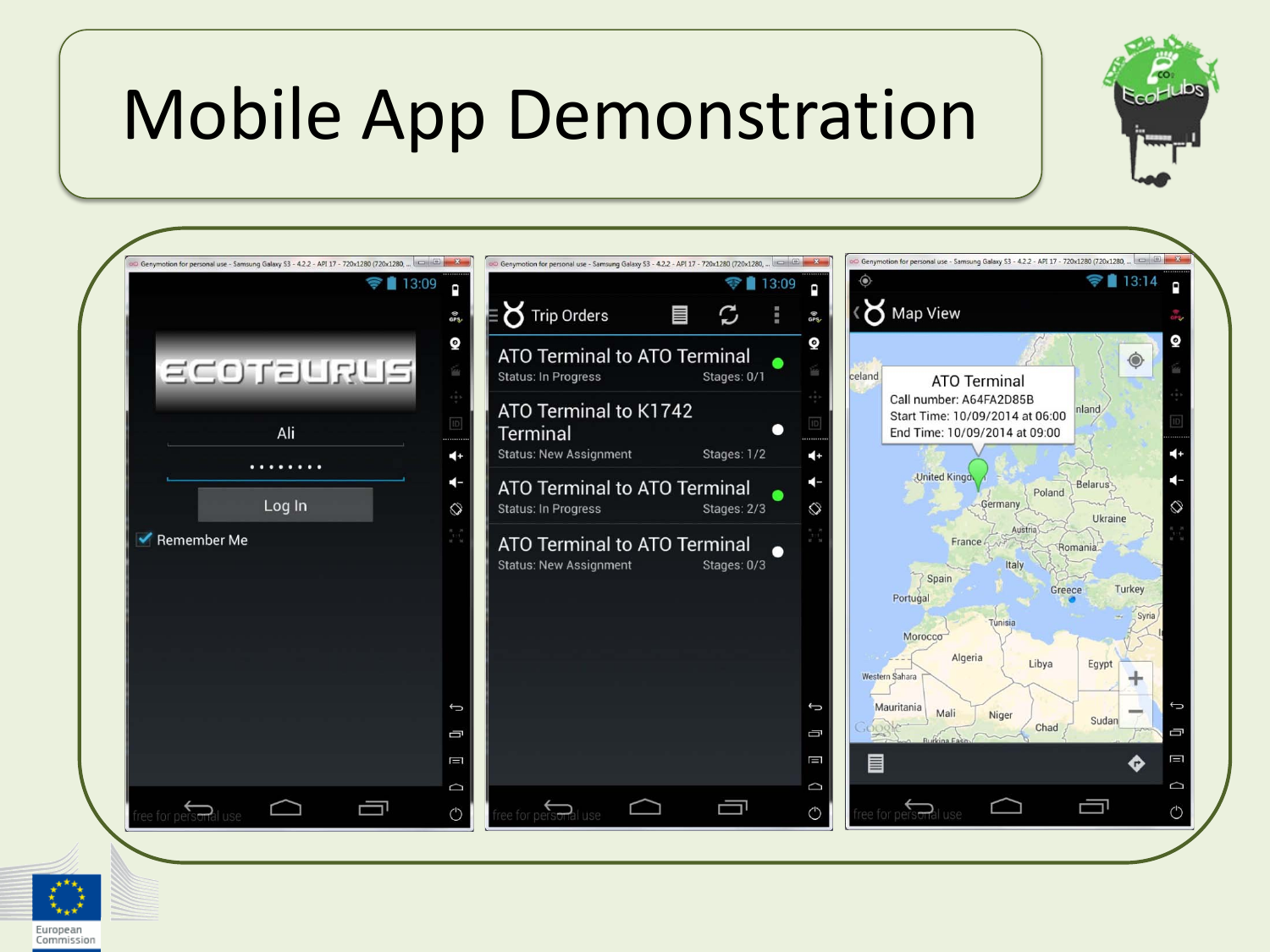## **Business Earnings**



#### **Terminals/Dispatchers**

- -10-20% peak resource utilization (better load balancing)
- ½ Administrative effort: Visit Management, Unit Status Dissemination
- Real-time Enhanced Unit Status Visibility *(CESAR)*
- Terminal Throughput Improvement (Fast Lane)
- x2 Direct Unit Un/Loading

### **Trucking Companies**

- Easy Unique Mobile UI for multiple Truck Appointment Systems
- Truck Load optimization
- Notification Services on Incidents
- Faster Serving, Efficient Planning, Increased number of paid trips per day

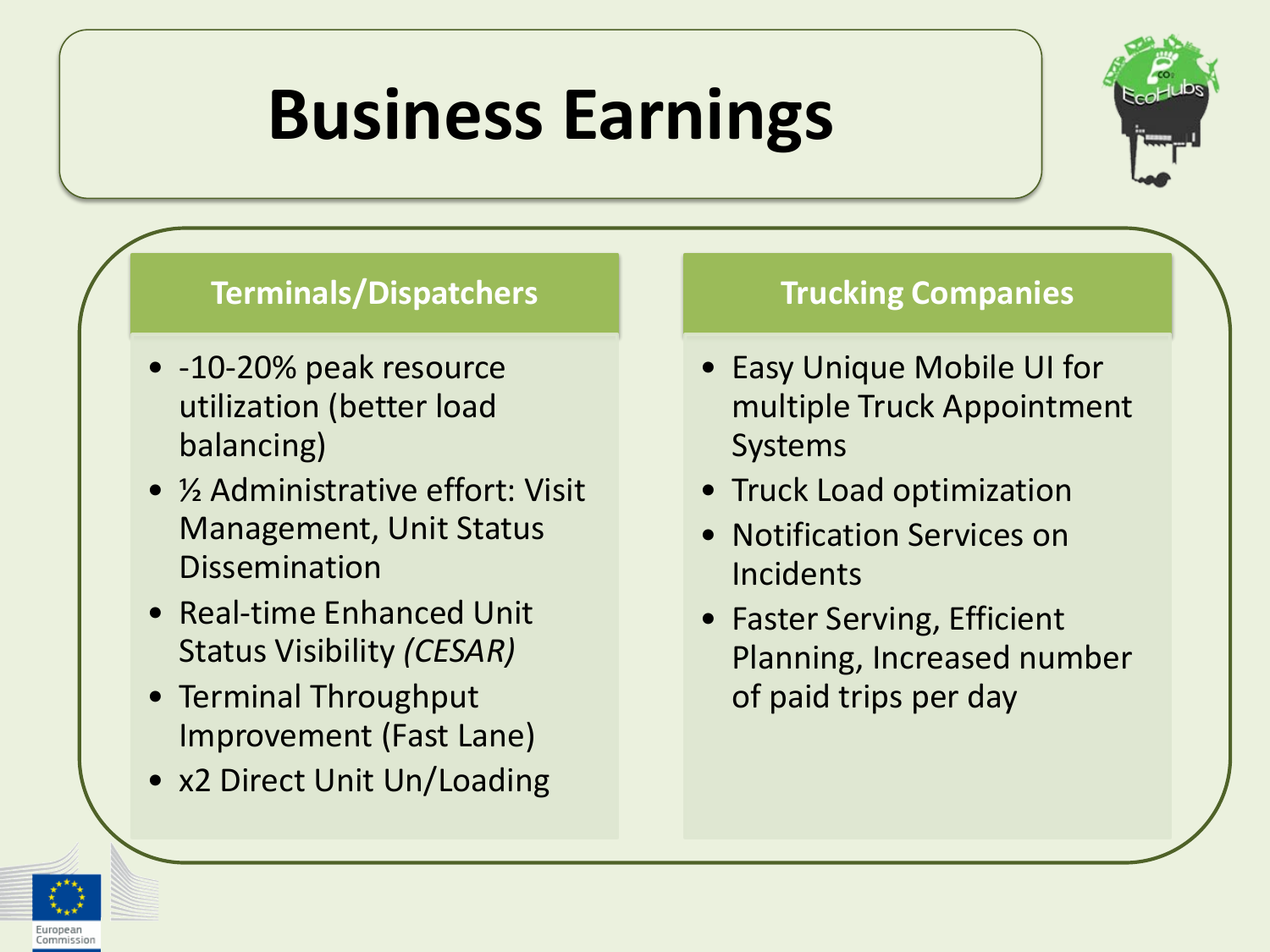# **Early Adopters Offer**



#### **Free** of charge **6 month trial period**

- 0 Installation & Setup Costs
- 1 man-week for customer specific adjustments
- Free of Charge 2h remote training for key users
- 3rd level support (2 Business days bug fixing)
- Integration with own TOS (on slot availability, call ids)
- Web-based Mobile User Interface

#### First Year **Adoption period**

- Benefit Sharing Approach
- Competitive pricing based on Unit Volume
- 1 additional man-week for further customizations
- 3<sup>rd</sup> level support (Next Business day bug fixing)
- Mobile App for a pre-defined set of Android devices
- Integration with CESAR

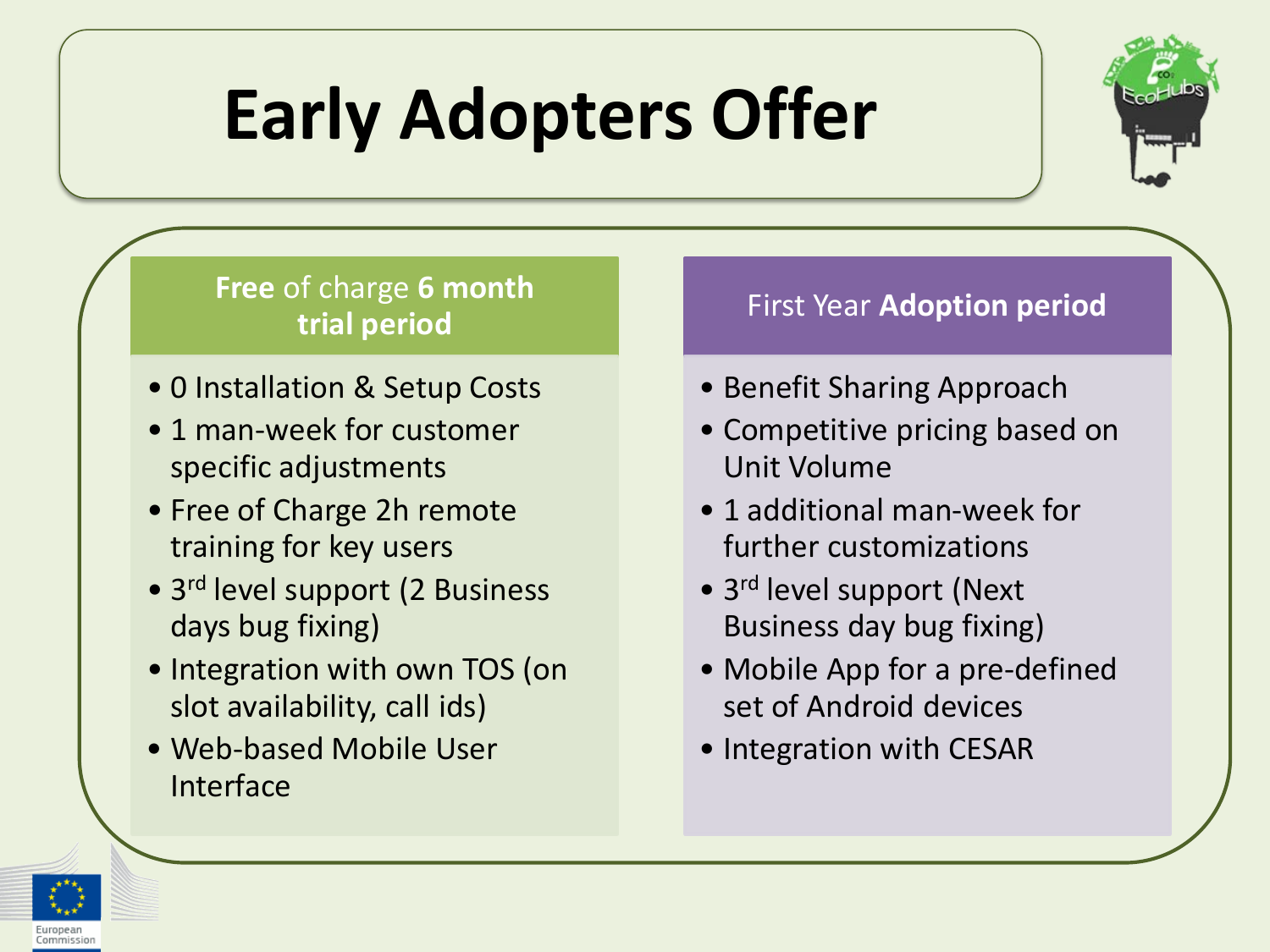# **Open dialogue**



### **Questions**

- Technical / Functional Clarifications
- Concerns / Foreseen Obstacles
- Expanding market reach

### **Recommendations**

- Additional Functionality
- Improvements
- Making our offering even more attractive